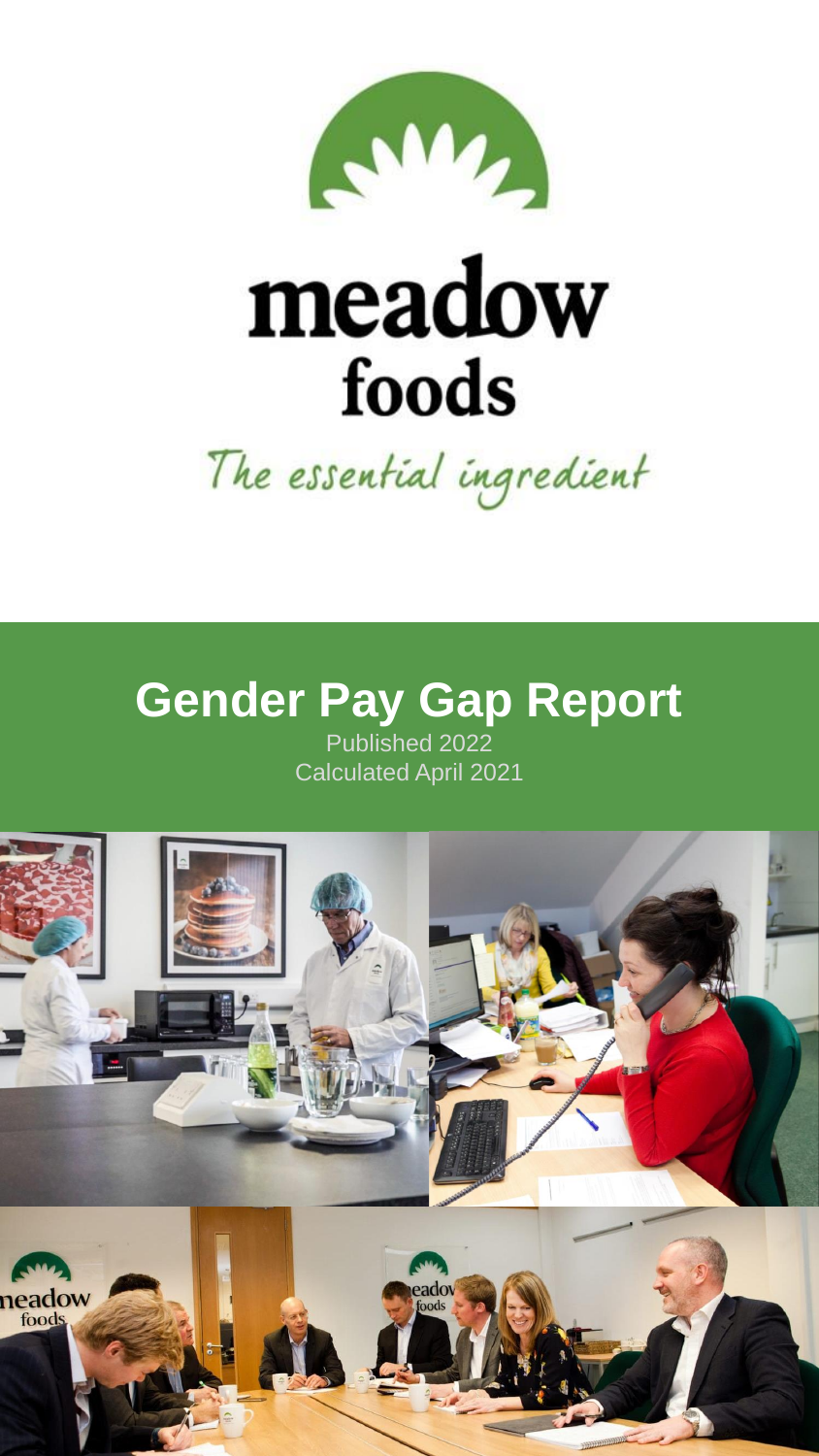#### **Company Background**

Meadow Foods are the UK's largest independent dairy and a leading supplier of specialty ingredients to the food industry. We have four UK factories located in Cheshire, Yorkshire, Peterborough and Dolgellau employing over 450 staff. Collectively, we manufacture a full range of dairy ingredients including Butters, Fresh, Cultured and Sweetened products, plantbased dairy alternatives, as well as inclusions, decorations and toppings for some of the world's leading food manufacturing businesses.

#### **Report Summary**

This report summarises our Gender Pay Gap which is the difference in average earnings between men and women across all roles, calculated at April 2021. This is different to the statutory requirement for Equal Pay which legislates that the same rate of pay must be given to men and women where the work they do is similar or of the same value.

#### **Report Contents**

The report covers the following:

- Our Mean Gender Pay Gap
- Our Median Gender Pay Gap
- Our Mean Bonus Gender Pay Gap
- Our Median Bonus Gender Pay Gap
- Proportion of Males and Females Receiving Bonus Payment
- **Proportion of Males and Females By Pay Quartile**



*"Our people are the essential ingredient to our business and we are committed to promoting equality of opportunities for all of our employees."* 

**Mark Chantler** Chief Executive Officer

**We confirm that the information reported in this document is accurate and in accordance with the UK Governments Equality Act 2010 Regulations 2018.**